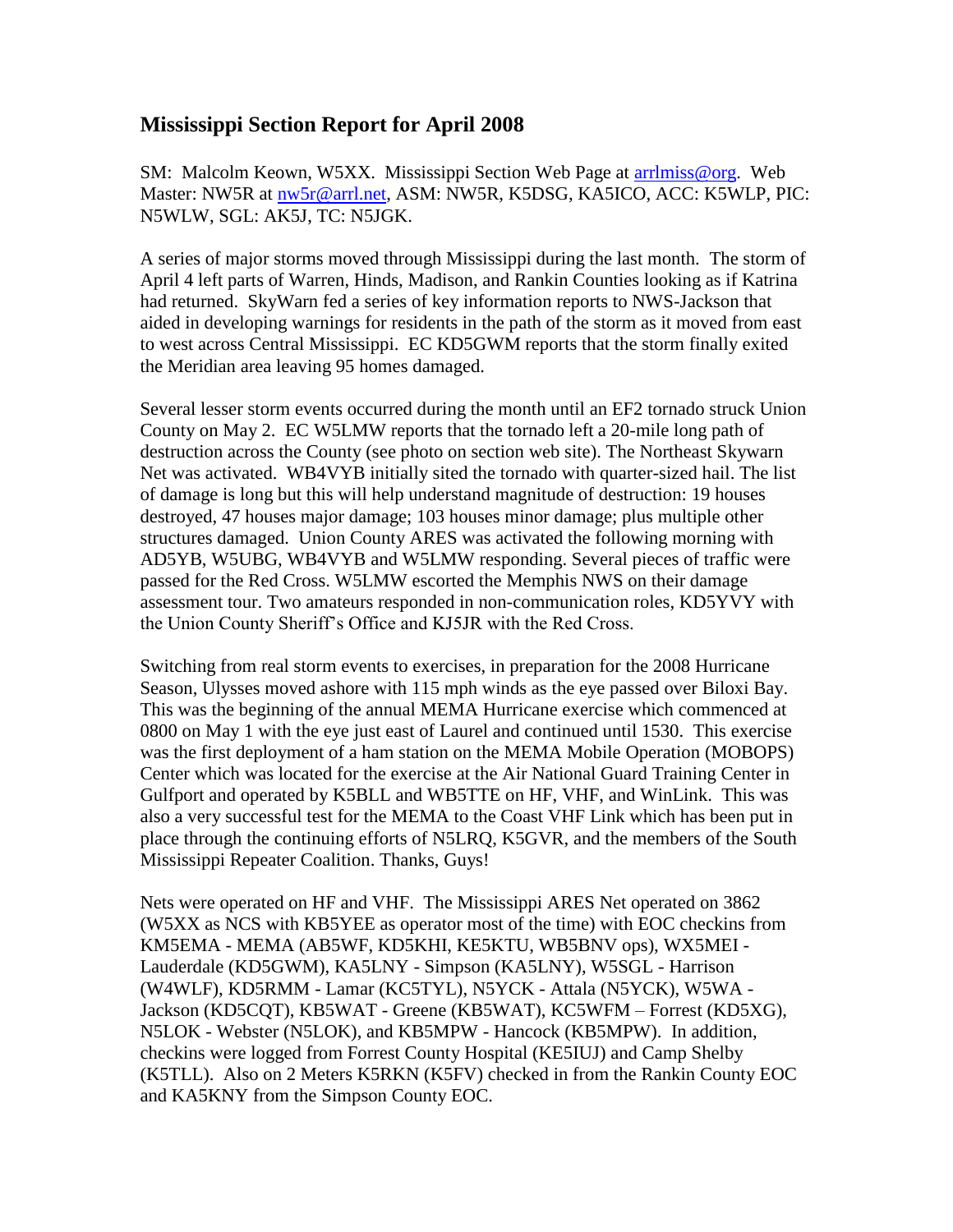K5DMC reports that Hancock County was well covered by hams across the county in addition to having KE5QCM on from the Hancock Medical Center. Further, 145.010 Packet was active as well as 3596 USB MT63. K5DMC maintained HF liaison with the 3862 Net

EC KD5XG reports from Hattiesburg that the HAEN was activated with AG5Z as NCS and 22 checkins including checkins from Wesley Medical Center, Forest General Hospital, Camp Shelby, and William Carey College. Lex reports identifying a number of interesting problem areas that need attention including that it is difficult for one operator to monitor HF/VHF/UHF/packet and take traffic from EOC personnel! According to Lex he will have another operator with him next time – HI.

As expected most participants experienced some operational and equipment glitches, but that is why we have exercises. Let's find out where the problems are now. Not during a hurricane or tornado outbreak. Some hams were disappointed that Ham Radio did not play a more important role in the MEMA Scenario (me, too), but at least we had a chance checkout links and equipment.

And all of the exercise action was not in South Mississippi. NE Mississippi DEC WB5CON reports that Operation Vigilant Guard '08 went well. The Tennessee Army National Guard moved into Alcorn County after a simulated earthquake along the New Madrid fault. Alcorn County was a staging area for troops moving from central and east Tennessee toward the Memphis and Millington area. Alcorn County ARES was involved in the first 24 hours of the 6-day operation and set up two communication trailers with HF and VHF equipment. At the EMA, they were self-contained with batteries, inverters, generator, a 30-foot Rohn 25 tower with inverted V and a 2-meter omni. At the Magnolia Regional Health Center Alcorn ARES set up a trailer with inverted V and 2 meter omni antennas, batteries, generator, and solar panels.

The Tennessee Army National Guard had a beautiful communication trailer and satellite system that was not working properly while ARES was on site. The National Guard Major gave ARES a message to send to his superior at Millington Naval Air Station regarding troop movement which was sent as formal traffic to a station in central Tennessee who relayed the message via WinLink to Millington NAS. Several EMA folks were there as the traffic was passed and were impressed.

ARES operators involved in the Vigilant Guard '08 were: KG4BTU, WB5CON, KE5EFB, KE5HYT, KD5LAP, K0RIS, KB5VML, KD5VNJ, WM4U, and K5WHB.

DeSoto County RACES/ARES has been busy. April 5th was a workday at the EOC. Some finishing touches were put on the RACES trailer. KB0ZTX, N5UOV, KE5BXL and KD5VMV were onsite, while KD5CKP provided field reports as the work crew finetuned everything. In addition, the group was asked to participate in a Health Department functional exercise in Tunica County on April 17th. They were tasked with providing long distance communications via HF and tactical communications via 2-meter simplex. They also tested the ability to access various repeaters through out Northwest Mississippi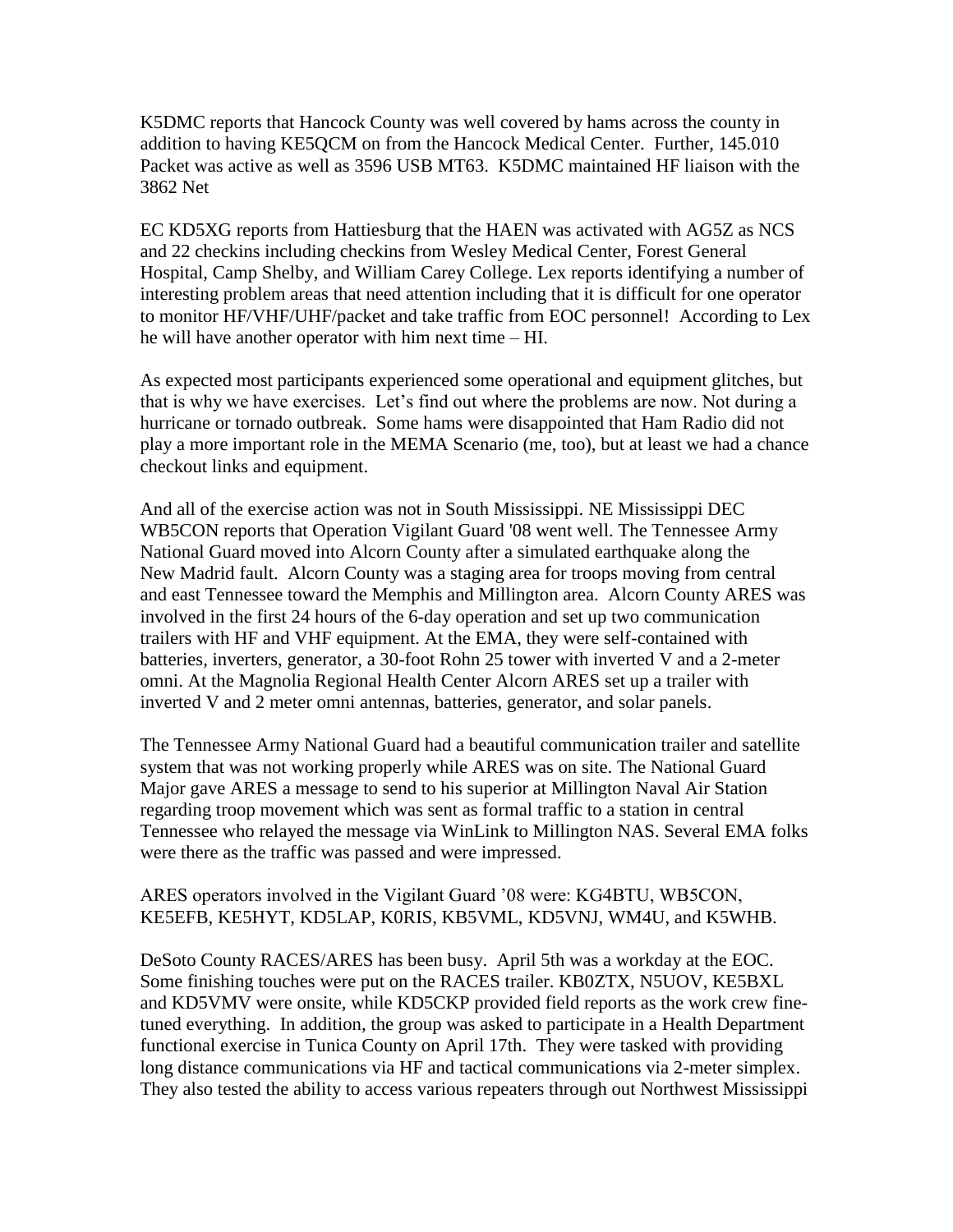to verify medium range communications. KD5CKP and KD5VMV manned the RACES trailer and coordinated traffic from the Health Department, MEMA, and local Law Enforcement. K5JAW, KE5IZC, KE5IZL, KE5JIZ, KE5IZE, KE5IZJ, KE5IZD, KE5IZY, KE5IZZ, KE5IZK, and KE5IZM provided field information.

On Saturday, April 12, the Jackson ARC again provided communications for the annual Natchez Trace Century Ride, sponsored by the City of Ridgeland. This 100 mile bicycle ride with the start-finish line at Old Trace Park on the Barnett reservoir, goes 50 miles north on the Trace (nearly to Kosciusko), with turn around points for a 25 mile, 50 mile and 100 kilometer ride, for those cyclists who prefer a shorter ride. No medical emergencies were encountered, only a few leg cramps and sore knees. Mechanical problems, flat tires and chains off sprockets were reported to our ham in the SAG vehicle for quick response. JARC members participating were K5CID, K5KKD, K5XU, KA5TJW, KD5JPB, KE5JKD (and XYL), W5GEJ, WB5TTE, WM5A, K5BLL and K5RWB.

WB5CON reports that the Coca Cola Classic 10k Run occurred Saturday, May 3. The Alcorn County ARES group provided communications and APRS position information for the footrace. This was the 4th year for ARES to do this and seems to be greatly appreciated. This is the 2nd largest footrace in Mississippi. There are usually around 700 participants, but a count for this year is not yet available. Operators involved in the 10 Race were: KD5LAP, K5WHB, KE4RXB, KE5EFB, K0RIS, and W4TX.

The Pearl River ARC set up a booth with HF/VHF stations for the Picayune Spring Street Fair. KB7PGT, N5WLW, and AE5DW manned the booth and answered many questions for the multitude of visitors.

One might get that impression in reading through this monthly report that all Mississippi Hams do is to prepare for EMCOMM, respond to emergencies, and support public service events. Guess what? That's what we are supposed to be doing to justify our use of the frequencies that we use for DXing, contesting, and ragchewing. Give all the folks mentioned above a pat on the back the next time you see them.

The Alcorn County newspaper, The Daily Corinthian, published their Spring 2008 Crossroads Quarterly Magazine on May 3rd. The cover picture and first article are about K0RIS and amateur radio which was a good media hit for ham radio. K0RIS is the current Alcorn County ARES Club President.

W5MPC reports that the Ole Miss ARC (W5UMS) entered the 2007 Phone Sweepstakes in the school club category and finished 4 out of 15 entries nationwide. On top of that W5UMS had the high score in Mississippi (all classes). Congratulations!

Welcome to new Mississippi hams: KE5TSK, Sabrina – Booneville; KE5TUF, Austin – Gulfport; KE5TVD, John – Brookhaven; KE5TXV, Vernon – Hernando; KE5TZB, Albert – Brandon; KE5TZV, Jarred – Sumner; KE5UAQ, Peggy – Lorman; KE5UBH, Janusz – Quitman; KE5UBV, Amy – Madison; KE5UBW, Daniel – Madison; KE5UBX,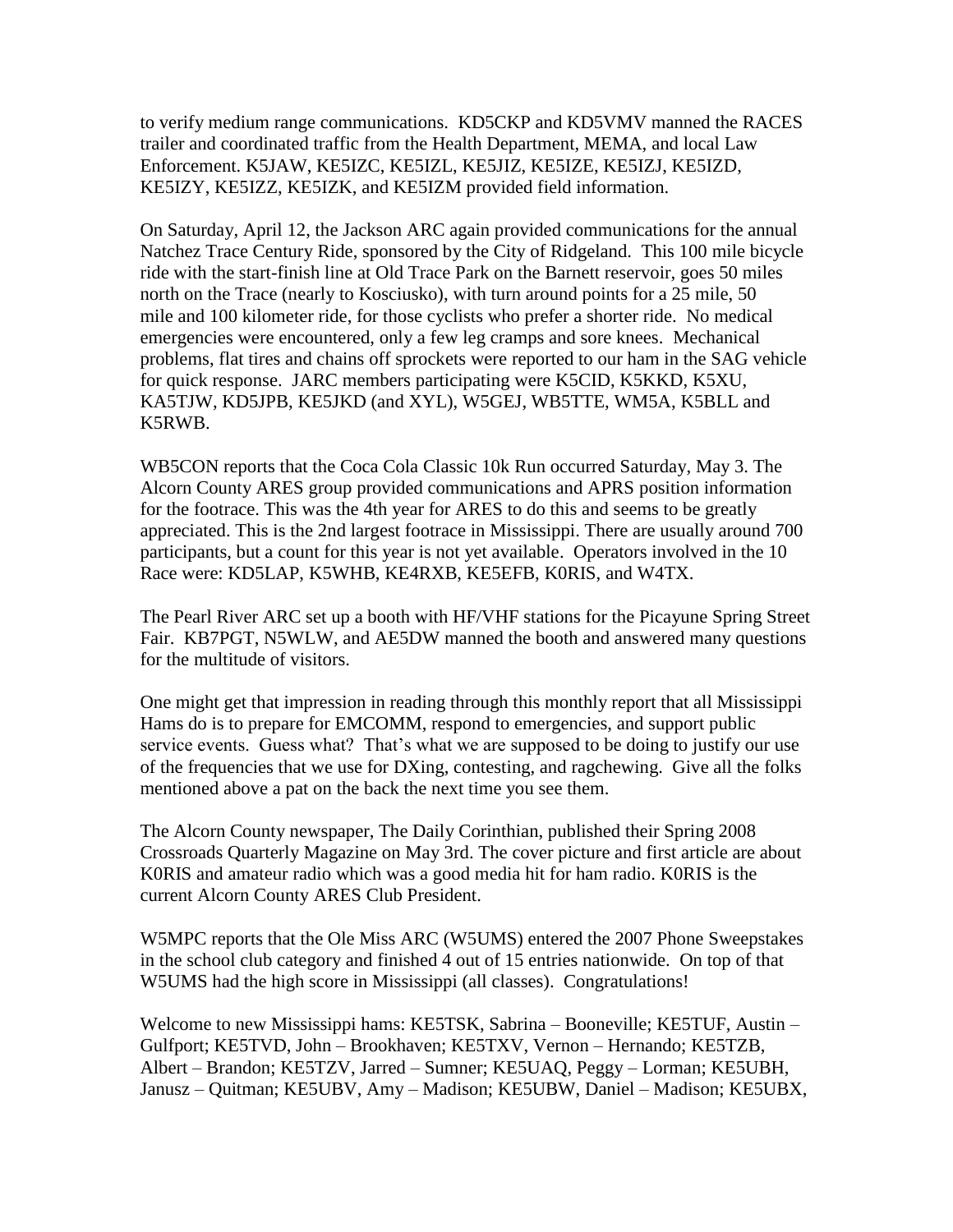Mickey - Union; KE5UCV, Sergio – Olive Branch; KE5UDK, Ivan – Starkville; KE5UFZ, Charles – Tupelo; KE5UGA, Gabriel – New Albany; KE5UGC, Jethro – Columbus; KE5UGD, Drashinda – Starkville; KE5UGE, Jamal – Macon; KE5UGF, Nathaniel – Yazoo City; KE5UGG, Lydia – Southaven; KE5UGH, Brian – Mississippi State; KE5UGI, Samuel – Starkville; KE5UGJ, Amol – Starkville; KE5UGK, Steven – Vicksburg; KE5UGH, Andrew – Pass Christian; KE5UGM, Jacob – Starkville; KE5UGN, Bradley – Mississippi State; KE5UGO, Richard – Starkville; KE5UIH, Jerrel – Gulfport; KE5UII, Ron – Gulfport; KE5UIF, Craig – Kiln; KE5UIK, Natascia – Gulfport; KE5UIL, Terrell – Gulfport; KE5UIM, Robert – Long Beach; KE5UIN, Robert – Brandon; KE5UIO, Michael – Richland; 37 new hams in one month. Keep up the good work!

Also welcome to new ARRL Members: KA5BEE – Gloster; NG5D – Carriere; KC5FMN – Union; KE5IZE – Crystal Springs; KD7LWU – Biloxi; K5MIQ – Hattiesburg; W5MSW – Gulfport; KE5QXG – Gulfport; KI4OGY – Southaven; K5OMC – Lake Cormorant; KE5SZY – Hattiesburg; KE5TMM - Forest; N5TNT – Ellisville; KE5TPP – Southaven; KE5TUF – Gulfport; KE5TXV – Hernando; KE5TZB – Brandon; and AD5VS – Port Gibson.

Congratulations to the following on their upgrades: KE5FBA – Starkville; KE5IZL – Courtland; KE5JJE – Purvis; KE5JLO – Jackson; KE5KTP – Crystal Springs; KE5LQB – Mize; KE5NBD – Hernando; KC5ODF – Poplarville; KE5RJQ – Hattiesburg; KE5RXB – Jackson; KE5SZY – Hattiesburg; KE5THF – Starkville; KE5TMJ – Mississippi State; KE5TMM – Forest; KE5TZC – Canton; KE5UBY, Philadelphia; KC5ZFY – Corinth; and N5ZNT – Bogue Chitto.

In addition congratulations to K5FV, who completed ARRL ECC-001.

DEC/EC Monthly Reports: WB5CON (NE MS/Alcorn), KD5CQT (Jackson), KC5EAK (Pearl River), WB5GUD (Newton), KD5GWM (Lauderdale/Clarke), W5LMW (Union), WX5N (Prentiss/Tishomingo), N5TBB (Tippah), W4WLF (Gulf Coast/Harrison), KD5XG (Forrest), K4ZLC (Benton), and N5ZNT (SW MS).

RACES Report: KD5VMV (2)

Club Newsletter/Reports: Hattiesburg ARC (AC5E), Pearl River ARC (N5WLW), and Vicksburg ARC (W5WAF)

Regret to report the passing of K5YIN of Biloxi.

Net reports: sessions/QNI/QTC (Net Manager)

DRN5 62 MS 100% Rep by W5XX, KA1ZIA, WB5ZED, W5MLO, WA5FB (WB5ZED)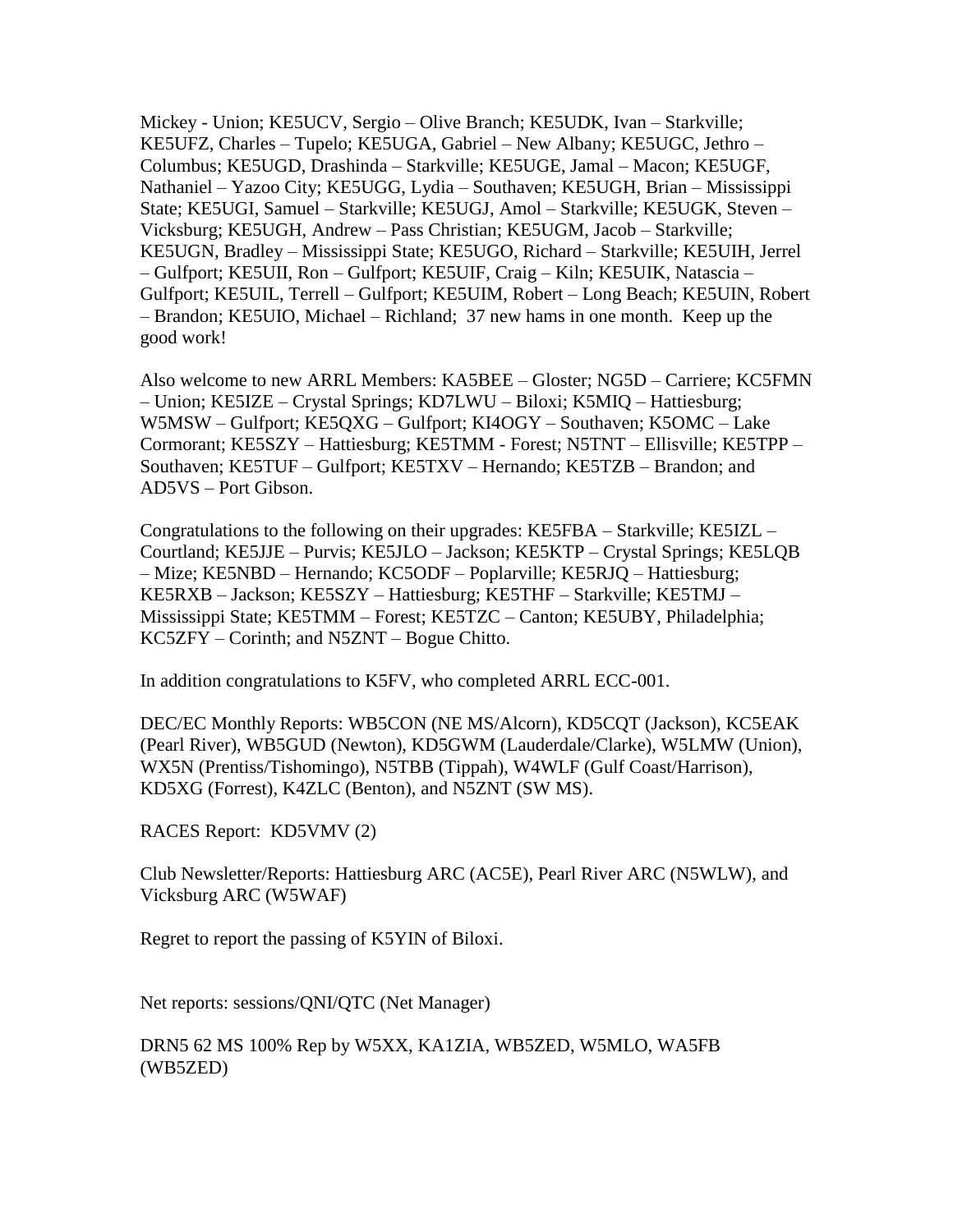MSPN 30/3519/13 (K5NRK)

Magnolia Section Net 30/766/6 (K5DSG)

MTN 30/96/4 (KB5W)

Jackson Co ARES 30/389/5 (KD5CQT)

MS Slow Net 22/37/0 (W3TWD)

Stone County ARES 5/93/0 (N5UDK)

Magnolia DX Assn 5/92/0 (N5FG)

MCARA CARES 5/54/0 (KA2KMU)

Meridian Area EN 5/53/0 (KD5GWM)

Tishomingo County ARES 5/139/6 (WX5N)

Miss/Lou WX Net 4/31/1 (K5NRK)

MS Baptist Hams Net 4/28/0 (WF5F)

Pearl River ARES Net 4/56/0 (KC5EAK)

NE MS ARES 4/41/0 (W5LMW)

Alcorn County ARES 4/57/0 (WB5CON)

SW MS ARES 4/27/0 (N5ZNT)

South MS YL Net 4/81/0 (KB5CSQ)

Itawamba County ARES 4/41/0 (KB5NMB)

Lowndes Co ARC Net 4/44/0 (AD5DO)

Hattiesburg Area EN 4/109/0 (K5MIQ)

Monroe ARC 4/28/0 (AD5DO)

Newton County ARES 4/33/0 (WB5GUD)

PSHR: WB5ZED 150, W5XX 77.